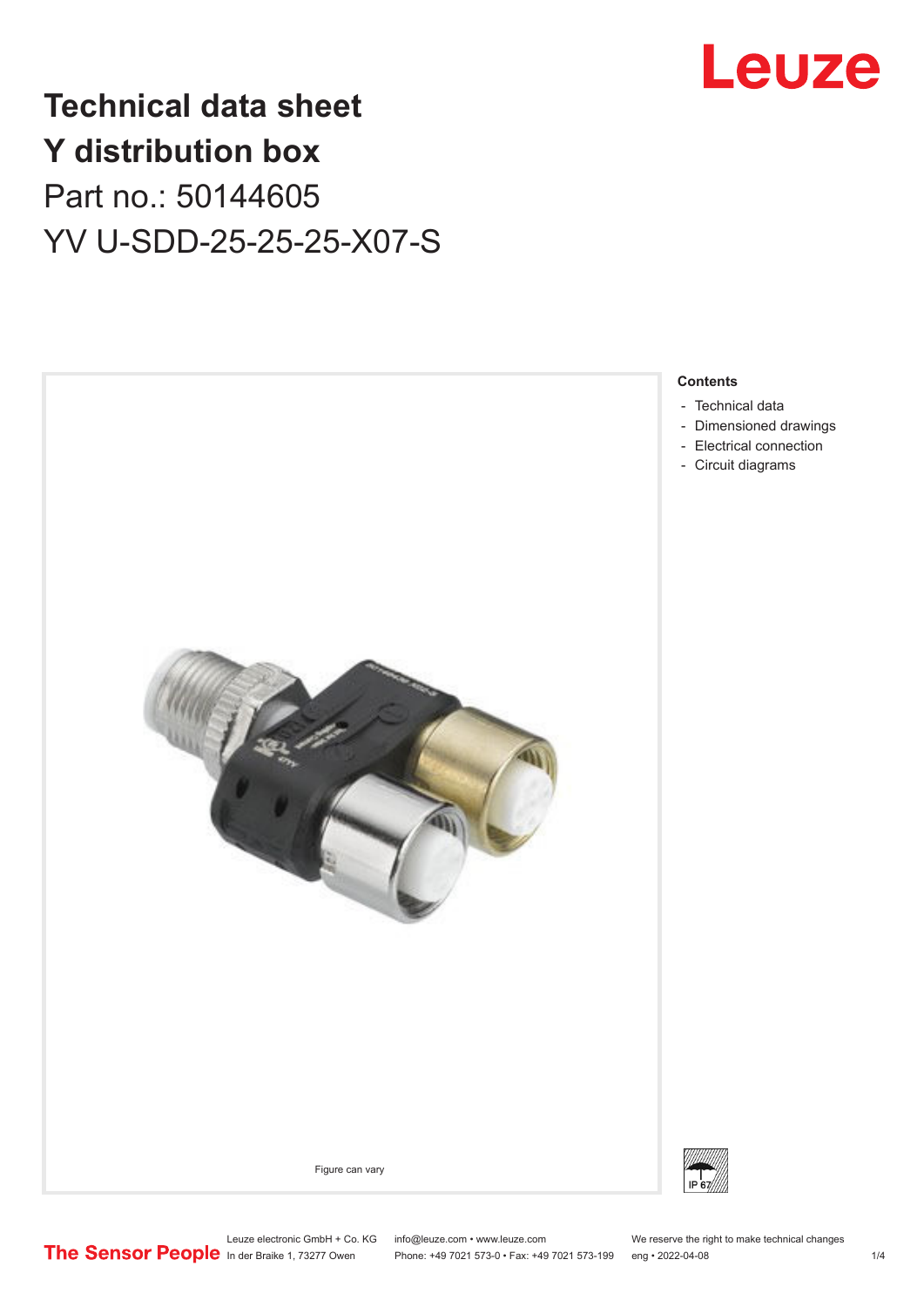## <span id="page-1-0"></span>**Technical data**

#### **Basic data**

|                              | Order guide               | Please observe the circuit diagram acc.<br>to the data sheet |  |
|------------------------------|---------------------------|--------------------------------------------------------------|--|
| <b>Connection</b>            |                           |                                                              |  |
| <b>Number of connections</b> |                           | 3 Piece(s)                                                   |  |
|                              | <b>Connection 1</b>       |                                                              |  |
|                              | <b>Type of connection</b> | Connector                                                    |  |
|                              | <b>Thread size</b>        | M <sub>12</sub>                                              |  |
|                              | <b>Type</b>               | Female                                                       |  |
|                              | No. of pins               | 5-pin                                                        |  |
|                              | Encoding                  | A-coded                                                      |  |
|                              | Version                   | Axial                                                        |  |
|                              | <b>Connection 2</b>       |                                                              |  |
|                              | <b>Type of connection</b> | Connector                                                    |  |
|                              | <b>Thread size</b>        | M <sub>12</sub>                                              |  |
|                              | <b>Type</b>               | Female                                                       |  |
|                              | No. of pins               | 5-pin                                                        |  |
|                              | Encoding                  | A-coded                                                      |  |
|                              | Version                   | Axial                                                        |  |
|                              | <b>Connection 3</b>       |                                                              |  |
|                              | <b>Type of connection</b> | Connector                                                    |  |
|                              | <b>Thread size</b>        | M <sub>12</sub>                                              |  |
|                              | <b>Type</b>               | Male                                                         |  |
|                              | No. of pins               | $5 - pin$                                                    |  |
|                              | Encoding                  | A-coded                                                      |  |
|                              | Version                   | Axial                                                        |  |

| <b>Cable properties</b>        |                 |  |  |
|--------------------------------|-----------------|--|--|
| <b>Shielded</b>                | <b>No</b>       |  |  |
| <b>Mechanical data</b>         |                 |  |  |
| Design                         | Cubic           |  |  |
| Dimension (W x H x L)          | 32 mm x 15 mm   |  |  |
| <b>Width across flats</b>      | $13 \text{ mm}$ |  |  |
| Length                         | 45 mm           |  |  |
| <b>Material</b>                | <b>PUR</b>      |  |  |
| <b>Environmental data</b>      |                 |  |  |
| Ambient temperature, operation | $-2585 °C$      |  |  |
| <b>Certifications</b>          |                 |  |  |
| Degree of protection           | IP 67           |  |  |
| <b>Classification</b>          |                 |  |  |
| <b>Customs tariff number</b>   | 85366990        |  |  |
| <b>ECLASS 5.1.4</b>            | 27279201        |  |  |
| ECLASS 8.0                     | 27440104        |  |  |
| <b>ECLASS 9.0</b>              | 27069190        |  |  |
| <b>ECLASS 10.0</b>             | 27440111        |  |  |
| ECLASS 11.0                    | 27440111        |  |  |
| ECLASS <sub>12.0</sub>         | 27440111        |  |  |
| <b>ETIM 5.0</b>                | EC002498        |  |  |
| <b>ETIM 6.0</b>                | EC002925        |  |  |
| <b>ETIM 7.0</b>                | EC002925        |  |  |

Leuze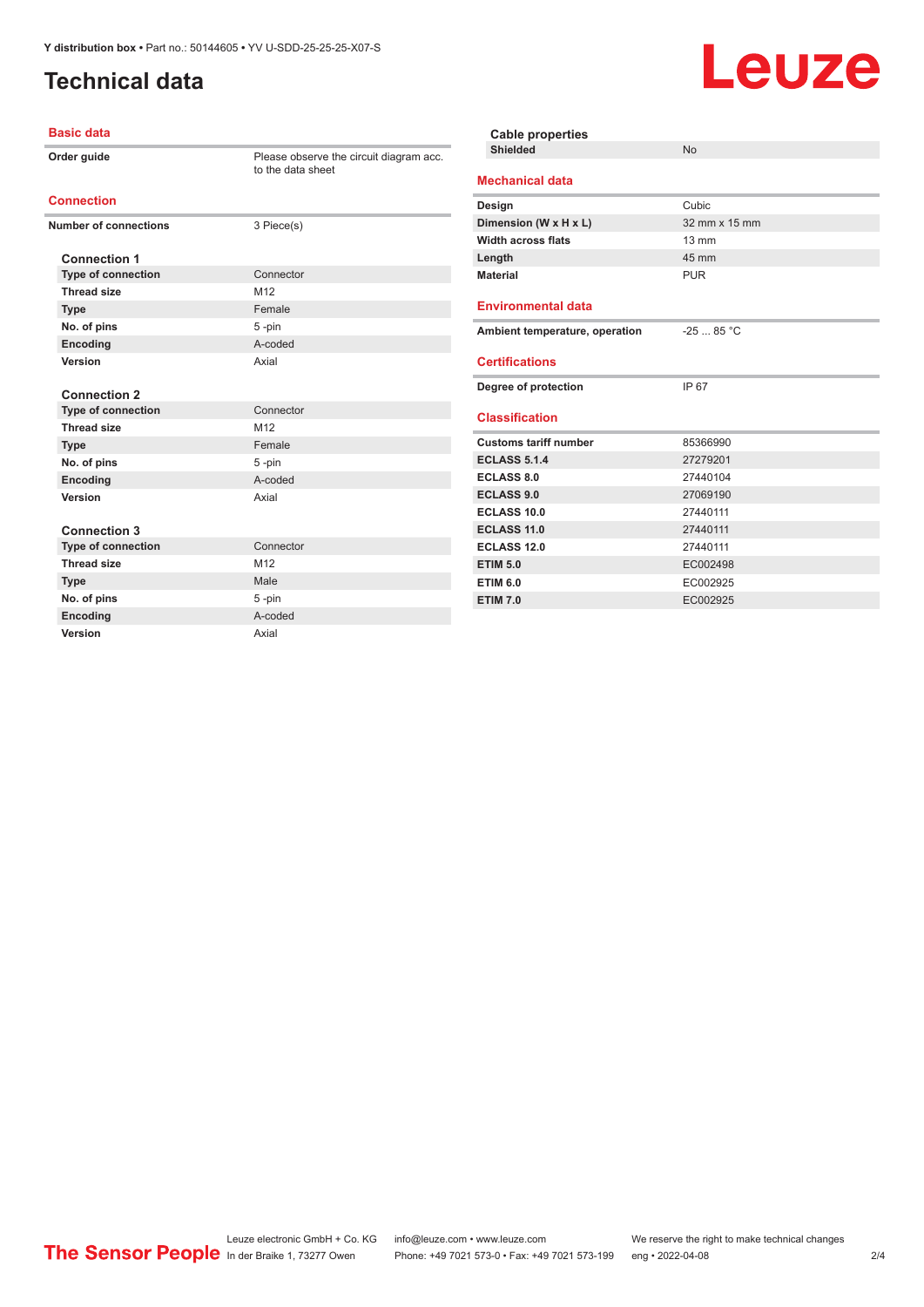<span id="page-2-0"></span>**Y distribution box •** Part no.: 50144605 **•** YV U-SDD-25-25-25-X07-S

## **Dimensioned drawings**

All dimensions in millimeters





## **Electrical connection**

#### **Connection 1**

| Type of connection | Connector |
|--------------------|-----------|
| <b>Thread size</b> | M12       |
| <b>Type</b>        | Female    |
| No. of pins        | $5$ -pin  |
| Encoding           | A-coded   |
| Version            | Axial     |

#### **Connection 2**

| Type of connection | Connector       |
|--------------------|-----------------|
| <b>Thread size</b> | M <sub>12</sub> |
| Type               | Female          |
| No. of pins        | $5$ -pin        |
| Encoding           | A-coded         |
| Version            | Axial           |